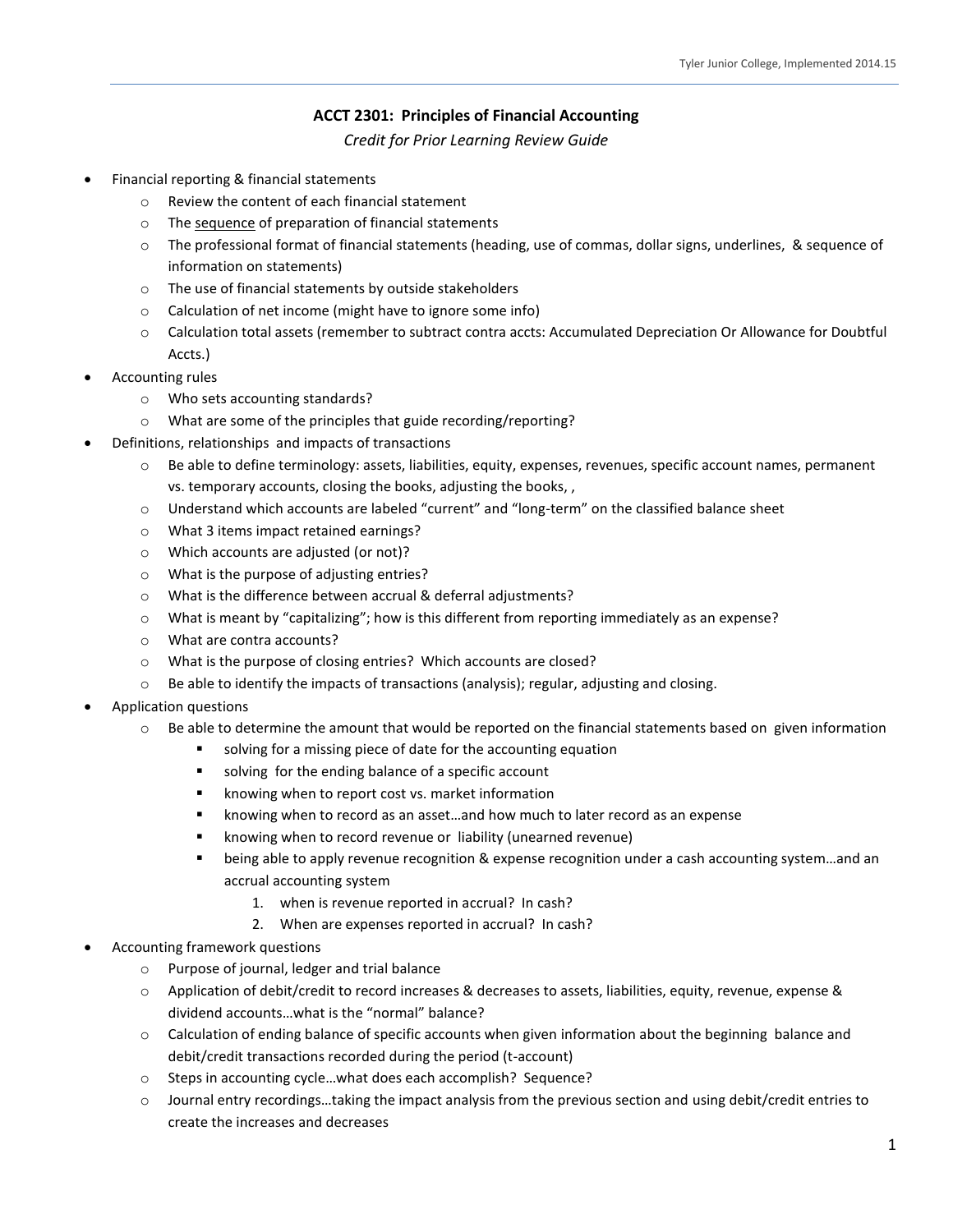- o Journal entry for adjusting entries… Adjusting entries: depreciation, prepaid expenses (supplies, rent, insurance)
- o What is the purpose of closing entries?
- Merchandising & Multi-step Income Statement
	- o New accounts reported on income statement and balance sheet due to nature of business.
	- o Differences between recording periodic and perpetual inventory transactions.
	- o Recording basic purchasing transactions (purchase/returns/discounts/allowances)
	- o Recording sales transactions (using perpetual system = 4 accounts!) Perpetual inventory: recording of original acquisition costs to inventory account, journal entry for sale of merchandise (2 parts); when does inventory become an expense?
	- o New contra revenue accounts…purpose & reporting
	- o Freight charges can be reported as part of cogs or as a selling expense…why/when?
	- o Discounts…determine \$
	- o Calculation of cost of goods sold (COGS) using equation (periodic system)
	- o Format of multi-step income statement. Calculation of net sales and gross profit. What is the difference between operating and non-operating?
	- o Analysis: gross profit ratio, return on sales ratio
- Inventory
	- o How do freight terms on purchases & sales of inventory potentially impact the financial statements?
	- o Understanding of differences on financial reports created by inventory costing methods (FIFO, LIFO, Wt. Avg.)
	- o LCM rule and application
	- o Impact of inventory errors on financial statements
	- o Gross margin % calculation and analysis… Importance?
	- o Inventory Costing (FIFO,LIFO, Wt. Average)…calculate cogs, ending inventory, gross profit for each (revenue will be provided)
	- $\circ$  Calculation of COGS using model: BI + P = EI + COGS; gross profit %
	- o Analysis: inventory turnover and days sales in inventory
- Internal Control & Cash
	- o Internal control purposes
	- o Internal control principles and procedures
	- o Bank reconciliation (outstanding checks, deposits in transit, NSF) and necessary journal entries
	- o Cash budgeting
- Accounts Receivable
	- o What is the reporting guideline?
	- $\circ$  When is it acceptable to use the direct write-off method? What is the journal entry?
	- o Calculation of bad debt expense using the allowance method
	- $\circ$  Journalizing the adjusting entry to recognize bad debt expense and writing-off of customer account using allowance method.
	- o New contra account (Allowance for Bad Debt)…purpose, recording & reporting
	- o What is net receivables, where is it reported?
	- o Analysis: inventory turnover and days in receivables
- Notes receivables…recording initial transaction + adjusting entry to accrue interest revenue (Review of adjusting)+ maturity of note (honor)
	- o Calculation of interest revenue
- Long-term Assets
	- o What is the reporting guideline for determining original cost?
	- o Be able to calculate straight-line depreciation. Does the impact on the income statement change over the years?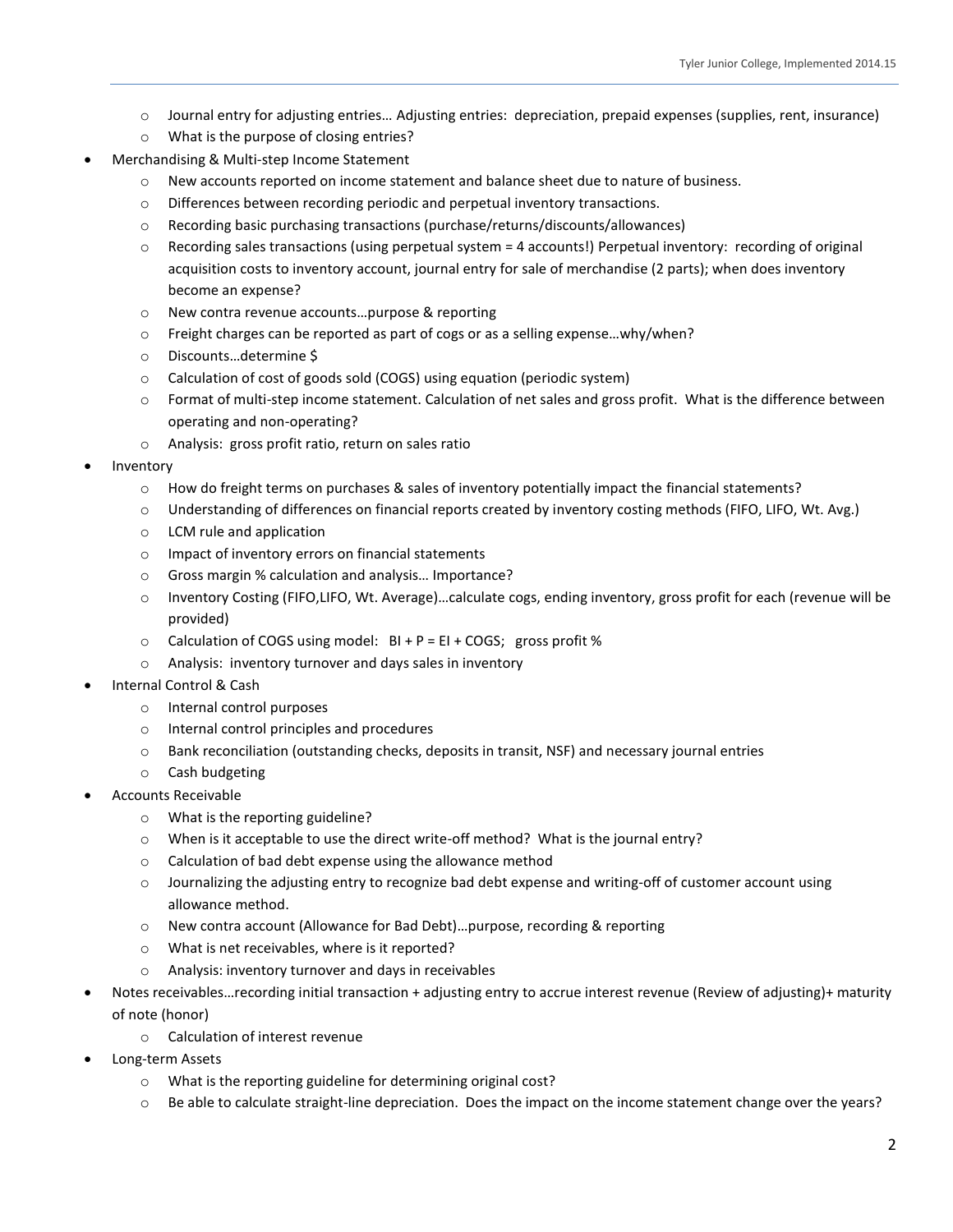- $\circ$  Be able to calculate DDB (accelerated) depreciation. How does the impact on the income statement change over the years?
- o What is the impact on reported expense if the salvage value estimate is increased? Estimated life is increased? What would be the overall impact on profitability?
- o What is the difference between routine expensing and "capitalized" expenses after the initial purchase of an asset?
- o Asset reporting: market or cost?
- o Calculation of asset book value (original contra)
- o Calculation of losses or gains on asset disposal
- o Analysis: Return on Assets
- Liabilities
	- o Be able to distinguish between current and long term debt?
	- o Unearned Revenue (adjusting required) + Short-term notes payable (review from earlier chapters). Requires calculation of interest expense. May require adjusting entry for partial period of interest.
	- o Payroll. Which employee deductions are required by law? How are they recorded on the employer's records? What are the types of employer payroll costs (in addition to basic salary/wage)? Which are required by law? What is meant by FICA "matching"? How is this recorded on the company records?
	- o What is meant by current portion of long-term debt? How is it reported on balance sheet?
	- o What is meant by liquidity? Why is it important?
	- o How is borrowing through the bond market different from borrowing from a bank loan?
	- o How is the selling price of a bond calculated? (present value calculation)
	- o Describe the impact on bond selling price by the interaction of the bond interest rate and market interest rate. When does a bond sell for more or less?
		- **Bond discount: calculate and record at issuance, calculate interest expense vs. interest cash payment and** bond carrying value.
		- **Bond premium: calculate and record at issuance, calculate interest expense vs. interest cash payment and** bond carrying value.
		- **Explain the impact to the company's total borrowing cost of bond discounts and bond premiums.**
- Be able to complete an installment note (car loans, mortgage loans, etc.) amortization schedule. The basic purpose is to break a payment down into the interest and principal portions for recording.
- Analysis: current ratio; acid-test ratio; Debt to Assets, Debt to Equity
- How can you determine if the use of borrowed funds has helped or hurt a company? If Return on Equity>Return On Assets…positive leverage. Interpretation = use of borrowed money to purchase assets has not hurt the profitability to stockholders.
- Stockholders' Equity
	- o What does par value of stock mean? How is this different from market value?
	- o Be able to record stock transaction involving par.
	- o What is treasury stock? Often referred to as stock repurchases. New contra account!
	- o Issued vs. outstanding stocks. Be able to calculate #.
	- o Dividends. Definition. Why do some companies not pay dividends?
	- o Dividend preference…preferred stockholders paid first with remainder going to common. Be able to determine \$.
	- o What is a stock dividend? How does it impact the balance sheet?
	- o What is a stock split? What is its purpose?
	- o Be able to calculate total Stockholders' Equity.
	- o Analysis: Return on Equity, Earnings per Share
- Cash Flows
	- o Be able to identify the 3 sections of the cash flow statement.